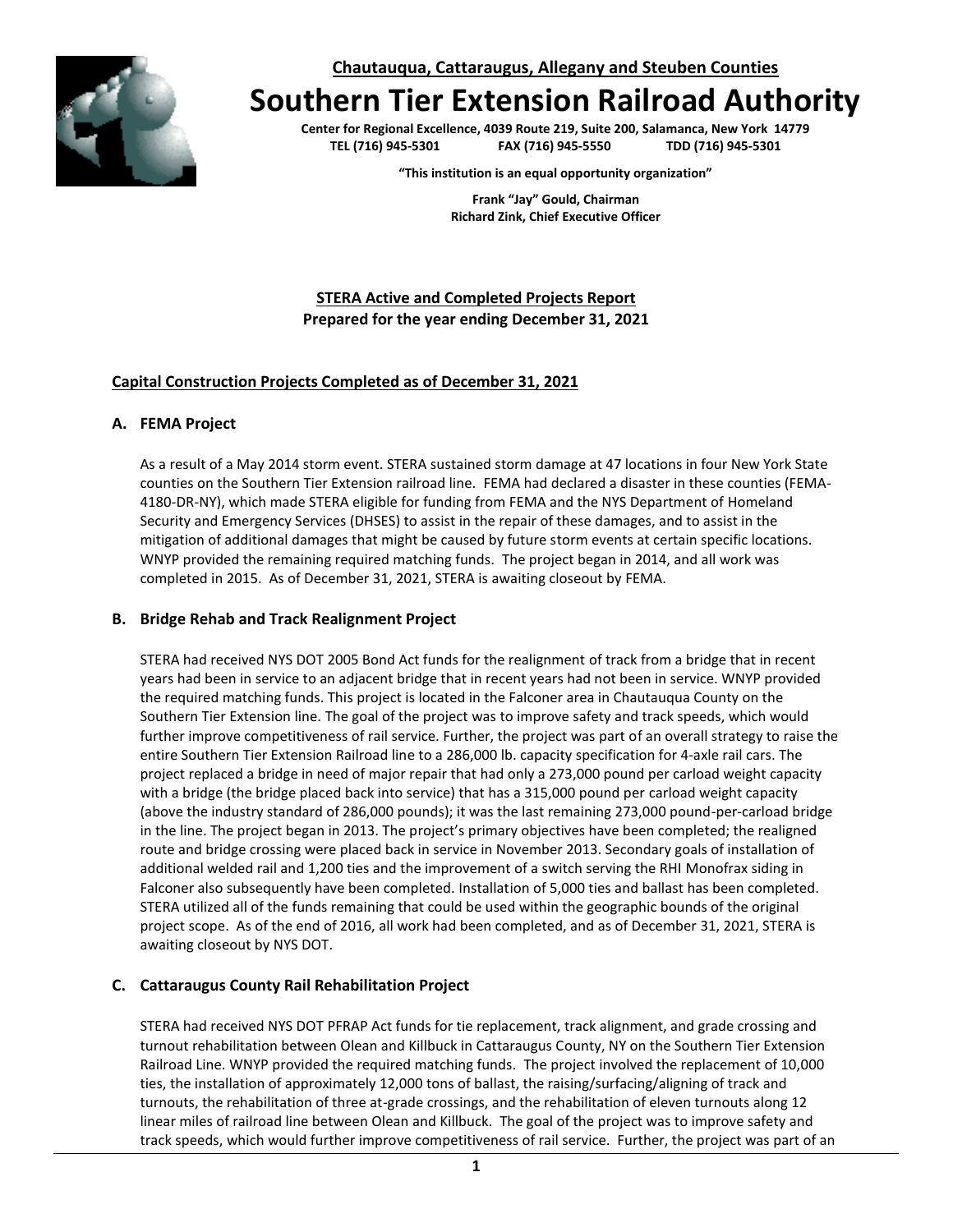overall strategy to raise the entire Southern Tier Extension Railroad line to a 286,000 lb. capacity specification for 4- axle rail cars. WNYP provided engineering, construction, and construction inspection services on this contract (augmented by engineering review and inspection review by NYS DOT). WNYP engaged one or more third party private sector construction contractor(s) to provide certain construction services under subcontract to WNYP. All project work has been completed. As of December 31, 2021, STERA is awaiting closeout by NYS DOT.

# **D. Tie Installation and Grade Crossing Repair Project**

STERA had received NYS DOT PFRAP funds for the installation of 8,000 ties and the repair of four grade crossings on a section of the Buffalo line located between Olean and Portville (Cattaraugus County). WNYP provided the required matching funds. The goal of the project was to improve safety and track speeds, which would further improve competitiveness of rail service. Further, the project was part of an overall strategy to maintain the Buffalo line at a 286,000 lb. capacity specification for 4-axle rail cars. The project also will serve customers located on the Buffalo line in Pennsylvania. WNYP provided engineering, construction, and construction inspection services on this contract (augmented by engineering review and inspection review by NYS DOT). WNYP engaged one or more third party private sector construction contractor(s) to provide certain construction services under sub-contract to WNYP. All of the work on this project had been completed as of the end of 2015; however, additional project funds remained, and STERA received approval from NYS DOT to extend the project deadline through the end of 2016 so as to complete additional project work elements to better serve rail shippers on the line. STERA used the extension and unspent funds to rehab four additional grade crossings on the Buffalo line north in the Olean area (Back Hinsdale Road, Oregon road, Haskell Road, and Promised Land Road), and install (approximately \$25,000 of) additional ties. As of the end of 2016, all work had been completed. However, at the end of 2018, STERA decided to pursue using unspent project funds to rehabilitate another grade crossing in Olean. NYS DOT had approved extending the project completion deadline, and had approved the proposed work on the additional grade crossing. This work was completed during calendar 2019. As of December 31, 2021, STERA is awaiting closeout by NYS DOT.

# **Capital Construction Projects Active as of December 31, 2021**

#### **A. Track and Bridge Rehabilitation Project**

In August 2015, STERA had submitted an application to NYS DOT for PFRAP grant funds, with matching funds to be provided by WNYP. The project would involve replacing 8,000 linear feet of welded rail in Carrolton in Cattaraugus County, and repairing three bridges in Jamestown, one bridge in Salamanca, and one bridge in Olean. All work except the Olean bridge is to be done on the Southern Tier Extension; the Olean bridge is on the Buffalo line. The goal of the project is to improve safety and track speeds, which would further improve competitiveness of rail service. Further, the project is part of an overall strategy to raise the entire Southern Tier Extension Railroad and Buffalo lines to a 286,000 lb. capacity specification for 4-axle rail cars. The bridge repairs specifically are intended to improve safety related to bridge integrity (reducing impacts on pedestrians/highway vehicles). STERA's intention is to contract directly with WNYP for the provision of engineering, construction, and construction inspection services on this contract (augmented by engineering review and inspection review by NYS DOT). WNYP may engage one or more third party private sector construction contractor(s) to provide certain construction services under sub-contract to WNYP; interested potential subcontractors may contact STERA and/or WNYP directly. In late 2016, STERA received a contract from NYS DOT funding a portion of the project. In 2017, NYS DOT reviewed and approved plans, but it was too late in the year to begin construction. Work commenced on four of the five bridges in 2018. In 2018, STERA began negotiating with NYS DOT and the City of Olean for a project scope change, which would involve filling (i.e., removing) the Queen Street bridge underpass (as opposed to replacing its deck) and installing a pedestrian underpass culvert, while simultaneously raising the height of the nearby Front Street bridge so as to increase highway clearance. As of December 31, 2021, this project modification has not yet been accomplished. STERA has received the requied approval of the project scope change by the NYS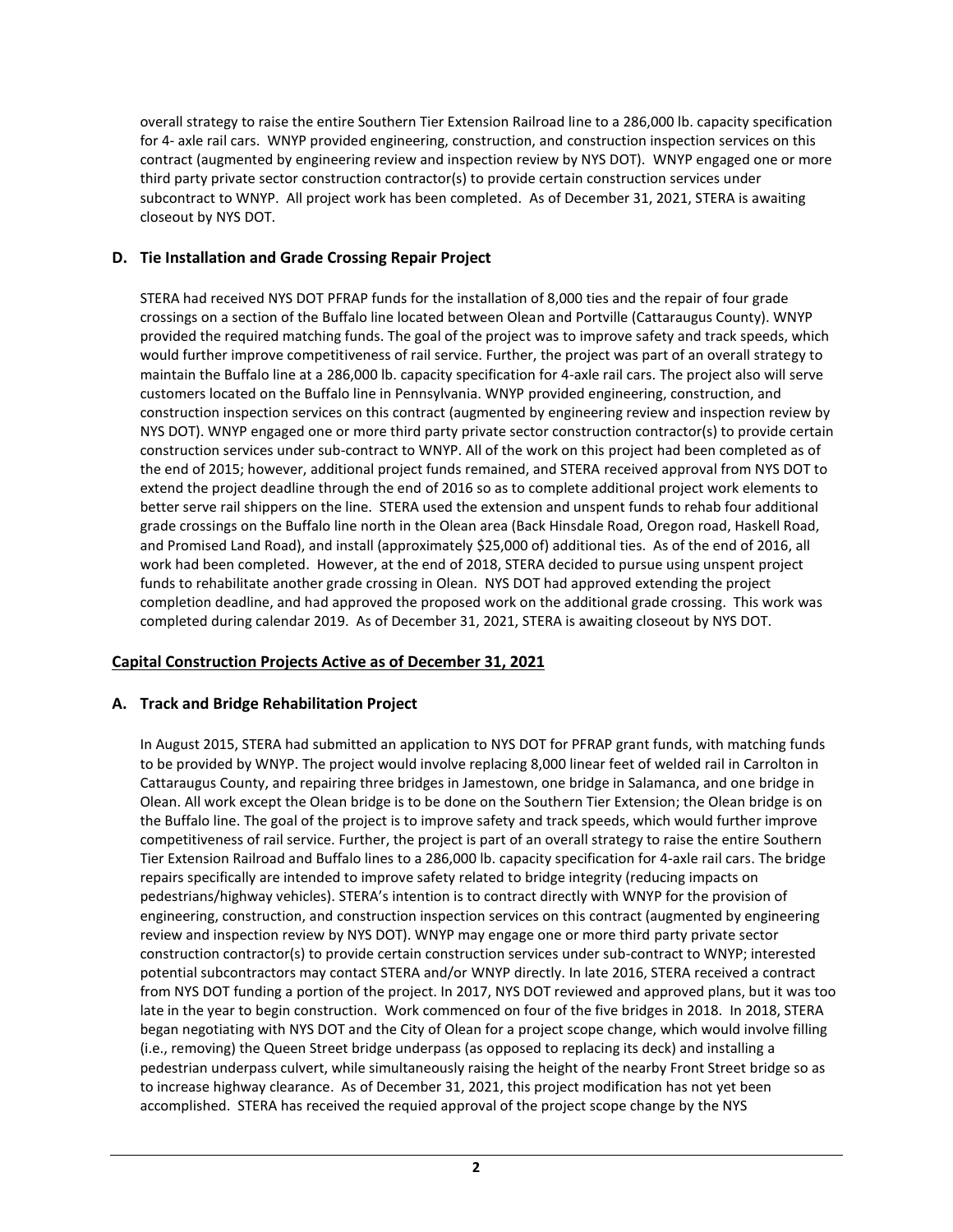Administrative Law Judge, and is awaiting revised contract documents from NYS DOT. When NYS DOT approval is received, the project should be completed in 2022.

### **B. Olean Enginehouse and Yard Improvement Project**

In late 2016, STERA submitted a grant application to NYS DOT for the 2016 PFRAP funding cycle. In 2017, STERA received a contract for NYS DOT PFRAP grant funds, to be matched by WNYP funds. The project would involve improvements to the enginehouse in the Olean yard, installation of a yard video security system, the installation of 6,000 6x8 ties in the Olean yard, and the replacement of 8 switches in the Olean yard. The work would be done on the Southern Tier Extension Line. The goal of the project is to improve safety and track speeds within the Olean Yard, which would further improve competitiveness of rail service. Further, the project is part of an overall strategy to raise the entire Southern Tier Extension Railroad and Buffalo lines to a 286,000 lb. capacity specification for 4-axle rail cars. The enginehouse improvements specifically are intended to improve safety and productivity related to operations within the enginehouse. The security system is intended to improve public safety and reduce vandalism. STERA executed a contract with WNYP for contractual services in support of the project in 2017. Yard tie installation was completed in December. Switch installation occurred in 2018. The security system purchase and installation occurred in 2019. STERA has requested and received NYS DOT approval for the deletion of the enginehouse work from the NYS DOT contract. Accordingly, the project will come in under budget, and STERA has requested a change order from NYS DOT for the underage amount, with additional work to be done in the Olean Yard using these unspent funds. As of December 31, 2021, STERA is awaiting approval of this change order by NYS DOT. If approved, the project will be completed in 2022.

# **C. STERA Tie and Rail Replacement PFRAP Project (Southern Tier Extension Line)**

In 2018, STERA submitted a grant application to NYS DOT for the 2018 PFRAP funding cycle. This project would involve replacement of approximately 13,000 ties and surfacing ten (10) miles of tie replacement and surfacing between Steamburg, SA-14.00 and Waterboro, SA-23.00, and between MP SA-27.0 and MP SA-28.0 (Poland Center) on the Southern Tier Extension Line. Approximately half of this project area will need substantial ballasting. The project also will include three (3) public highway grade crossing surface rebuilds at Coldspring Road (Randolph), Main Street (Randolph), and Goodwins Landing Road (Waterboro) and eleven (11) private farm grade crossing widenings and rebuilds. The project also will involve replace of switch timbers at one main line turnout (the No. 10 turnout at the Randolph Team Track. STERA has received and executed the NYS DOT contract and has executed the sub-contract with WNYP. All of the work would be bid by WNYP and/or done by WNYP itself. The project was commenced in 2019 and should be completed in 2022.

# **Capital Construction Projects Currently Proposed as of December 31, 2021**

# **A. Proposed Bridge NY Project (Salamanca Main Street Bridge Replacement and Track Realignment, Southern Tier Extension Line)**

In 2017, STERA had discussions with the City of Salamanca and he Seneca Nation of Indians regarding a project that would involve replacement of the Salamanca Main Street rail bridge (replacing the 6 lane rail bridge with a two lane bridge, with higher clearance for Main Street underpass traffic) and the realignment of track just to the west of the bridge (re-routing of the main line in this area to remove the curvature of the line, which is a safety issue and which keeps train speeds down). Such a project (or at least the bridge replacement component) would be eligible for NYS DOT Bridge NY funding. The project grant application would not be submitted until a future year. The Seneca Nation of Indians representatives indicated that there would have to be approval by the Seneca Nation of Indians for both the bridge and track realignment projects to move forward.